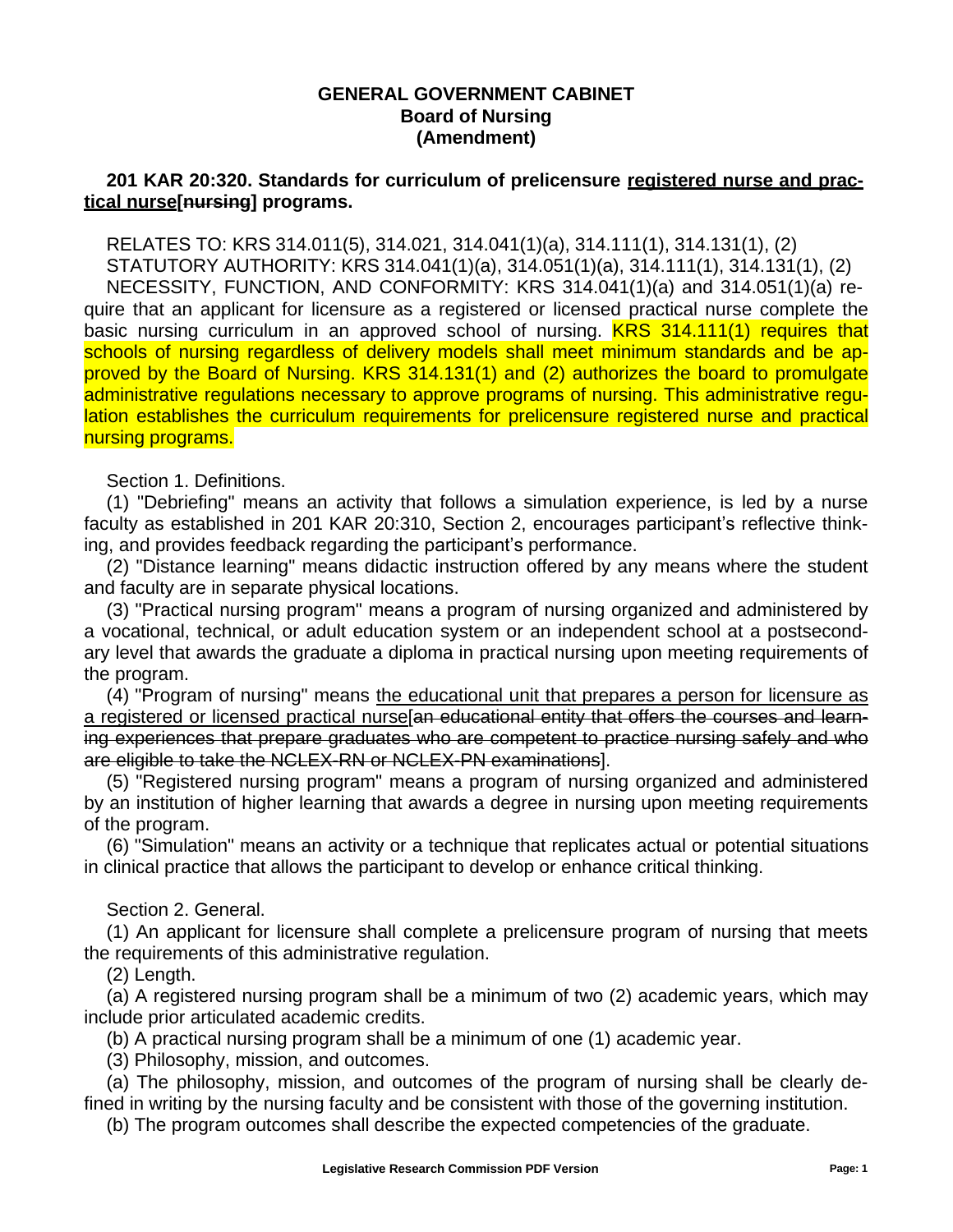(c) The program shall conduct an evaluation to validate that identified program outcomes have been achieved and provide evidence of improvement based on an analysis of those results.

(4) Approval.

(a) A curriculum plan shall be approved by the board in accordance with this administrative regulation.

(b) The curriculum plan shall enable the student to develop the nursing knowledge, skills, and competencies for the expected entry level and scope of practice.

(c) Theory and clinical experiences shall provide the student with opportunities to acquire and demonstrate the knowledge, skills, and competencies necessary for safe practice.

(5) Curriculum plan.

(a) The development, implementation, evaluation, and revision of the curriculum shall be the responsibility of the nursing faculty including the program administrator with input from students.

(b) The curriculum of the program of nursing shall assure the development of evidence based practice for the level and scope of nursing practice. This shall include the skills to identify and apply best practices in nursing care by providing client-centered, culturally competent care and respecting client differences, values, preferences, and expressed needs.

(c) A registered nursing program may determine that a portion of the curriculum fulfills the scope of practice for licensed practical nursing and allow students to exit the program and be made eligible for the NCLEX-PN examination. The registered nursing program shall submit its plan to the board for approval.

(6) Organization of the curriculum.

(a) There shall be a written plan, including supporting rationale, which describes the organization and development of the curriculum.

(b) The curriculum plan shall reflect the philosophy, mission, and outcomes of the program.

(c) There shall be a rationale for the amount of time or credits allocated to course and clinical practice experience.

(d) A course syllabus shall be developed for each nursing course to include outcomesplanned instruction, learning activities, and method of evaluation.

1. Each course shall be implemented in accordance with the established course syllabus.

2. A copy of each course syllabus shall be on file in the program of nursing office and shall be available to the board upon request.

(e) The curriculum plan shall be logical and sequential, and shall demonstrate an increase in difficulty and complexity as the student progresses through the program.

(f) A course may be offered as a distance learning course. A distance learning course shall meet the same standards as established in 201 KAR 20:260 through 201 KAR 20:360 for any other course.

(7) Curriculum components.

(a) The curriculum of a registered nursing program or a practical nursing program shall prepare the graduate for licensure and full scope of practice as defined by current standards for nursing practice and expected competencies of graduates at the appropriate educational level.

(b) The curriculum shall include:

1. Theory and selected clinical practice experiences designed to enable students to provide nursing care to individuals throughout the life span; and

2.Information regarding Kentucky nursing laws, including scope of practice, licensure requirements, and the role of the board of nursing. This provision shall be implemented by January 1, 2020.

(c) Clinical practice settings shall be appropriate for the type of nursing program and the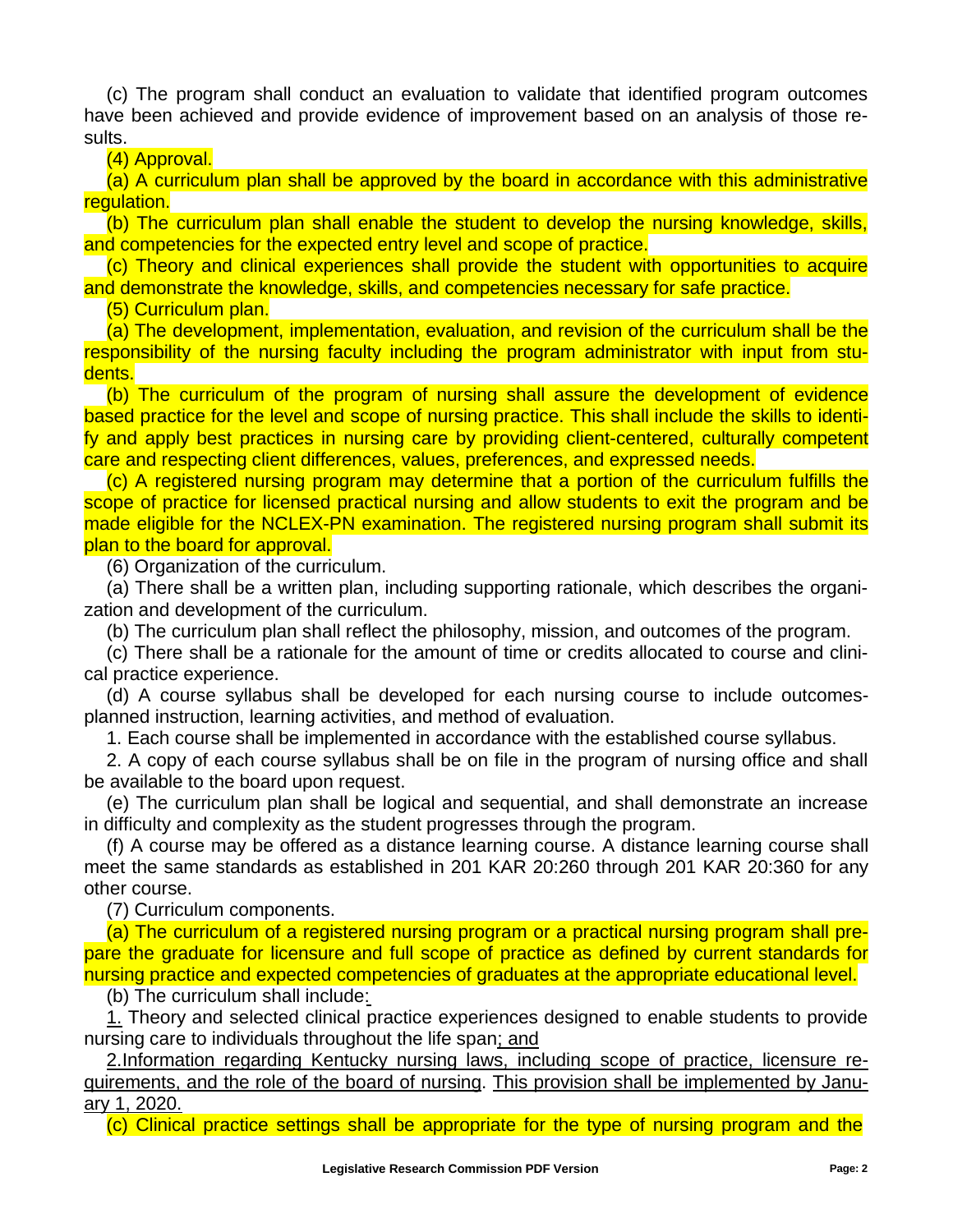program outcomes and enable the student to observe and practice safe nursing care of persons at each stage of the life span. Experiences shall include opportunities to learn and provide care to diverse ethnic and cultural populations.

(d) Clinical practice experience shall be supervised by board approved nursing faculty in accordance with 201 KAR 20:310.

(e) The curriculum shall have written measurable program outcomes[competencies] that reflect the role of the graduate.

(f) Students shall have sufficient opportunities in simulated or clinical settings to develop psychomotor skills essential for safe, effective practice.

(8) Curriculum change.

(a) A program of nursing that is not accredited by a national nursing accrediting body shall submit a written plan for major curriculum revisions to the board a minimum of four (4) months prior to the planned implementation.

1. A request for curriculum revision shall include the present plan and the proposed change with rationale and expected outcomes.

2. The board shall be available to assist if curriculum revisions are being considered.

3. Major curriculum revisions shall include:

a. A change in the philosophy, mission, or outcomes that results in a reorganization or reconceptualization of the entire curriculum; or

b. The addition of tracks or alternative programs of study that provide educational mobility.

(b) A program of nursing that implements a curriculum change shall provide an evaluation of the outcomes of those changes through the first graduating class following full implementation of the curriculum change. The program of nursing shall also submit the evaluation with its annual report.

(9) Integrated practicum.

(a) The curriculum shall include an integrated practicum. The integrated practicum shall consist of a minimum of 120 clock hours of concentrated clinical experience of direct patient care in a health care facility or health care organization.

(b) The integrated practicum shall be completed within a period not to exceed seven (7) consecutive weeks while the governing institution is in session and within seven (7) months of graduation [during the last semester or quarter of a nursing program].

Section 3. Simulation Standards.

(1) (a) A program of nursing that uses simulation shall adhere to the standards set in this section.

(b) A program of nursing shall not use simulation for more than fifty (50) percent of its total clinical hours required for graduation.

(2)[Upon request by the board, a program of nursing shall provide evidence that the standards set in this section have been met.

(3)](a) The program of nursing shall provide[adequate fiscal, human, and material] resources sufficient to support the simulation activities, including training of the faculty, and programmatic outcomes.

(b) Simulation activities shall be managed by a nurselfaculty member as established in 201 KAR 20:310, Section 2,] who is academically and experientially qualified in the use of simulation, both in its pedagogical and technical aspects. The managing nurse faculty member shall demonstrate his or her qualifications by:

1. Attendance at simulation conferences;

2. Completion of educational activities related to simulation; or

3. Holding a credential issued by the Society for Simulation in Healthcare or a simulation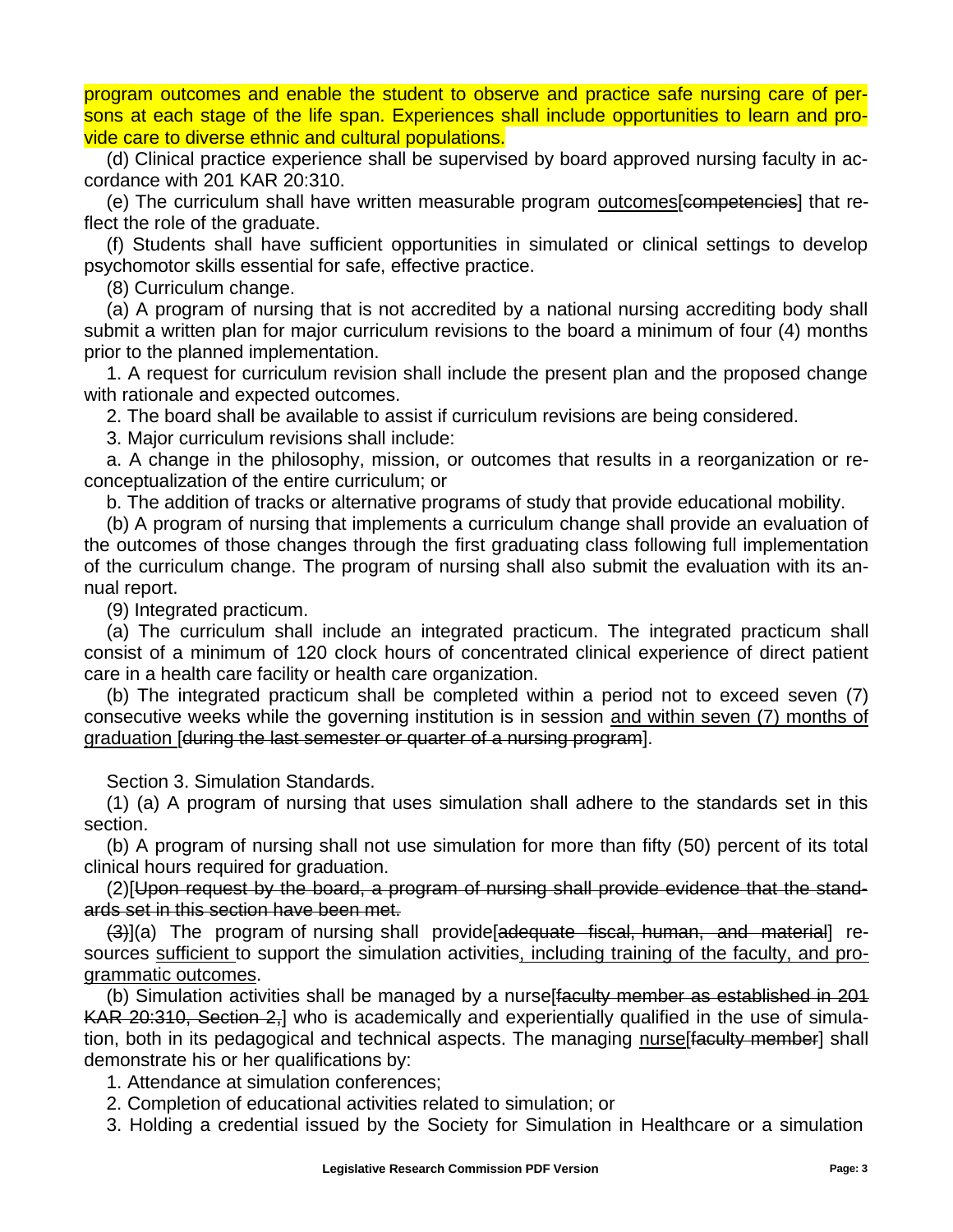preparation program recognized by the International Nursing Association for Clinical Simulation.

(c)[There shall be a budget that will sustain the simulation activities and training of the faculty.

(d)] The program of nursing shall have written rationale for the use and purpose of simulation within the curriculum.

 $(d)$ [ $\leftrightarrow$ ] The program of nursing shall have an orientation plan for faculty concerning simulation.

(e)[(f)] The program of nursing shall have a written procedure on the method of prebriefing and debriefing each simulated activity.

(3)[(4)] The program of nursing shall have appropriate facilities for conducting simulation. This shall include educational and technological resources and equipment to meet the intended objectives of the simulation.

 $(4)[(5)]$  Faculty, both didactic and clinical, that utilize simulation shall:

(a) Have training in the use of simulation; and

(b) Engage in on-going professional development in the use of simulation.

 $(5)$ [ $(6)$ ] The simulation activities shall be linked to the program of nursing's course objectives and the programmatic outcomes. [(7)(a) The program of nursing shall develop written criteria to evaluate the simulation activities.

(b) Students and faculty shall evaluate the simulation experience on an ongoing basis.]

(8) Beginning July 1, 2019, a program of nursing shall submit evidence of compliance with these standards in the annual report required by 201 KAR 20:360, Section 3(1)[The program of nursing shall include information about its use of simulation in its annual report to the board].

Section 4. Use of External Examinations.

(1)An external examination is a standardized examination not produced by the program of nursing.

(2)A program of nursing shall not require the completion of an external examination as a determinant for a student's progression or graduation.

(3)An external examination may be used to assist in the remediation of a student or as part of a final course grade. If used as part of a final course grade, it shall not count for more than ten (10) percent of the grade.

Section 5. Statutory Additions.

 (1) Every program of nursing shall include information in its curriculum that meets the requirements of KRS 194A.540 related to domestic violence and elder abuse, neglect, and exploitation.

(2) Every program of nursing shall include information about pediatric abusive head trauma as it is defined in KRS 620.020.

KELLY JENKINS, President

APPROVED BY AGENCY: October 18, 2018

FILED WITH LRC: October 23, 2018 at 1 p.m.

PUBLIC HEARING AND PUBLIC COMMENT PERIOD: A public hearing on this administrative regulation shall be held on December 21, 2018 at 10:00 a.m. (EST) in the office of the Kentucky Board of Nursing, 312 Whittington Parkway, Suite 300, Louisville, Kentucky. Individuals interested in being heard at this hearing shall notify this agency in writing five workdays prior to the hearing, of their intent to attend. If no notification of intent to attend the hearing is received by that date, the hearing may be canceled. This hearing is open to the public. Any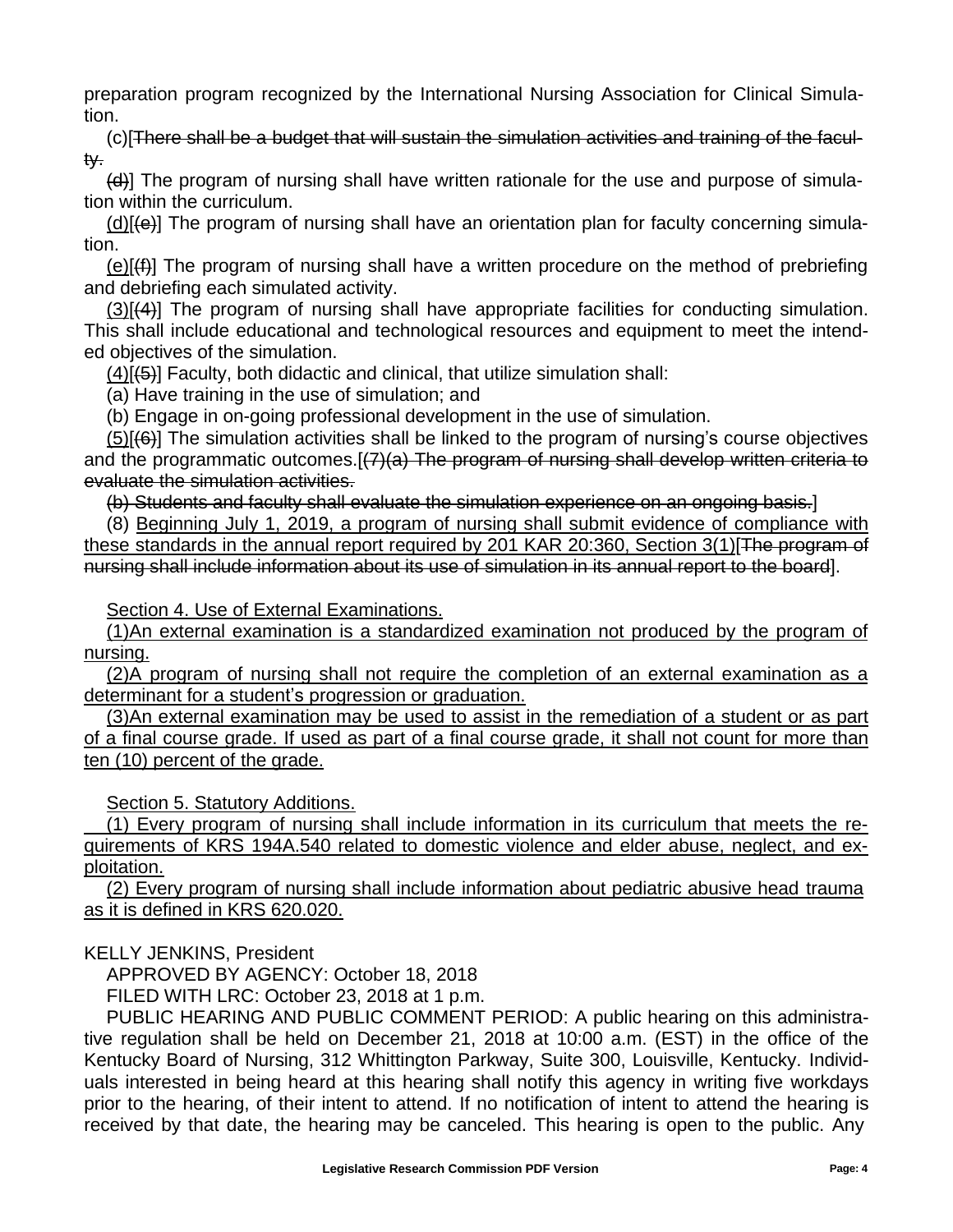person who wishes to be heard will be given an opportunity to comment on the proposed administrative regulation. A transcript of the public hearing will not be made unless a written request for a transcript is made. If you do not wish to be heard at the public hearing, you may submit written comments on the proposed administrative regulation. Written comments shall be accepted until end of day (11:59 p.m.) December 31, 2018. Send written notification of intent to be heard at the public hearing or written comments on the proposed administrative regulation to the contact person.

CONTACT PERSON: Megan LaFollette, Kentucky Board of Nursing, 312 Whittington Parkway, Suite 300, Louisville, Kentucky 40222, phone (502) 429-7192, fax (502) 429-1248, emai[l](mailto:Megan.LaFollette@ky.gov) [Megan.LaFollette@ky.gov.](mailto:Megan.LaFollette@ky.gov)

# REGULATORY IMPACT ANALYSIS AND TIERING STATEMENT

Contact Person: Megan LaFollette

(1) Provide a brief summary of:

(a) What this administrative regulation does: This administrative regulation sets standards for the curriculum of prelicensure programs of nursing.

(b) The necessity of this administrative regulation: This administrative regulation is necessary because of KRS 314.111.

(c) How this administrative regulation conforms to the content of the authorizing statutes: This administrative regulation conforms to the content of the authorizing statutes by setting standards for curriculum.

(d) How this administrative regulation currently assists or will assist in the effective administration of the statutes: This administrative regulation assists in the effective administration of the statutes by setting standards for curriculum.

(2) If this is an amendment to an existing administrative regulation, provide a brief summary of:

(a) How the amendment will change this existing administrative regulation: It makes several changes most of which are housekeeping in nature. It also adds two new sections, one dealing with the use of external examinations and one dealing with pediatric abusive head trauma and domestic violence..

(b) The necessity of the amendment to this administrative regulation: The administrative regulation needed revision to keep it current and relevant.

(c) How the amendment conforms to the content of the authorizing statutes: KRS 314.111 authorizes the Board to make these changes.

(d) How the amendment will assist in the effective administration of the statutes: By cleaning up the language and adding the new sections.

(3) List the type and number of individuals, businesses, organizations, or state and local governments affected by this administrative regulation: Programs of nursing, approximately 150.

(4) Provide an analysis of how the entities identified in question (3) will be impacted by either the implementation of this administrative regulation, if new, or by the change, if it is an amendment, including:

(a) List the actions that each of the regulated entities identified in question (3) will have to take to comply with this administrative regulation or amendment: They will have to comply with the standards.

(b) In complying with this administrative regulation or amendment, how much will it cost each of the entities identified in question (3): Unknown.

(c) As a result of compliance, what benefits will accrue to the entities identified in question